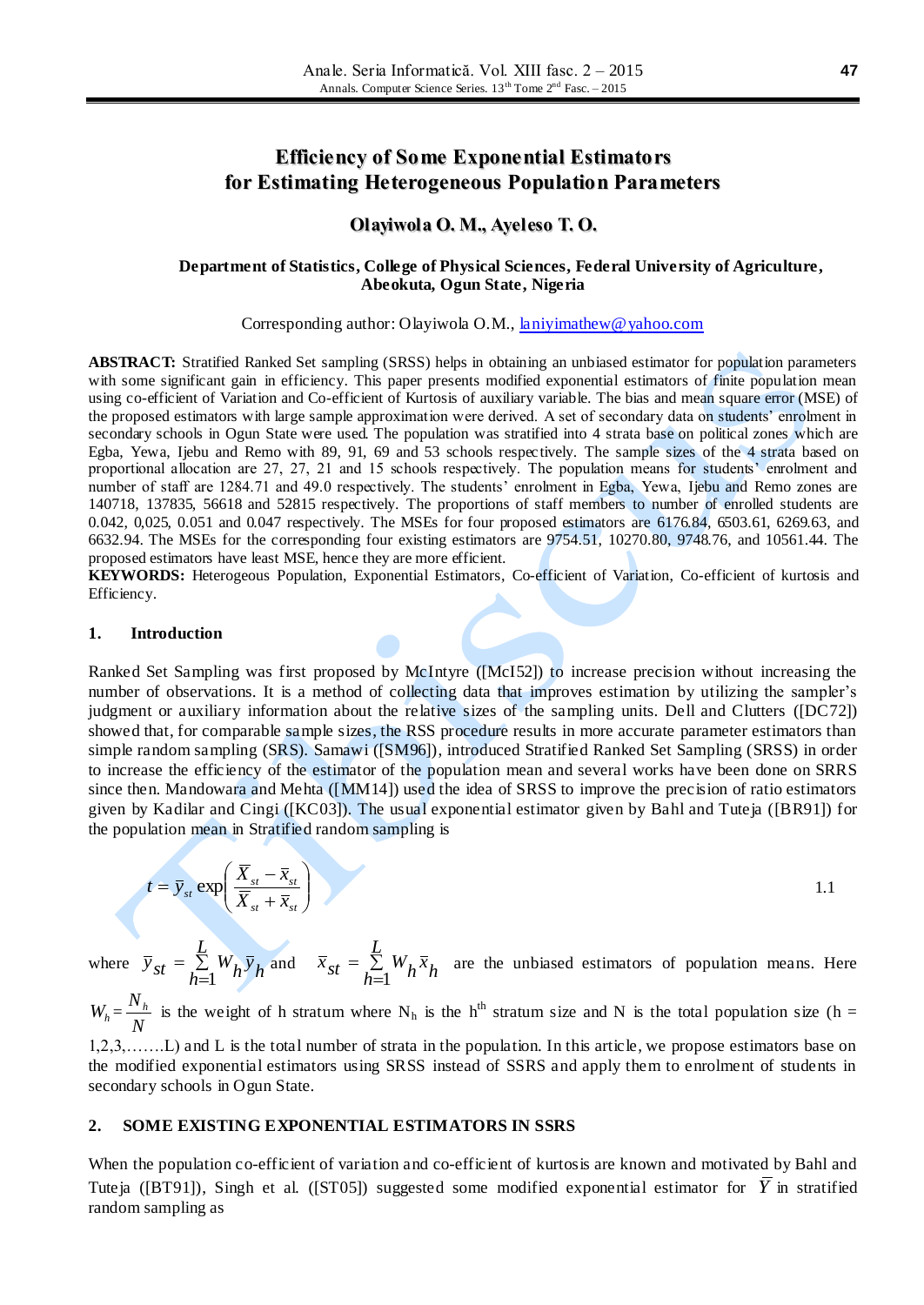Anale. Seria Informatică. Vol. XIII fasc. 2 – 2015 Annals. Computer Science Series.  $13<sup>th</sup>$  Tome  $2<sup>nd</sup>$  Fasc. – 2015

$$
t_{1} = \bar{y}_{st} \exp\left[\frac{\sum_{i=1}^{L} W_{h}(\bar{X}_{h} + C_{xh}) - \sum_{i=1}^{L} W_{h}(\bar{x}_{h} + C_{xh})}{\sum_{i=1}^{L} W_{h}(\bar{X}_{h} + C_{xh}) + \sum_{i=1}^{L} W_{h}(\bar{x}_{h} + C_{xh})}\right]
$$
\n
$$
t_{2} = \bar{y}_{st} \exp\left[\frac{\sum_{i=1}^{L} W_{h}(\bar{X}_{h} + B_{xh}) - \sum_{i=1}^{L} W_{h}(\bar{x}_{h} + B_{xh})}{\sum_{i=1}^{L} W_{h}(\bar{x}_{h} + B_{xh})}\right]
$$
\n1.3

$$
t_{2} = \overline{y}_{st} \exp\left[\frac{\sum_{i=1}^{L} W_{h}(\overline{X}_{h} + B_{xh}) + \sum_{i=1}^{L} W_{h}(\overline{x}_{h} + B_{xh})}{\sum_{i=1}^{L} W_{h}(\overline{X}_{h}C_{xh} + B_{xh}) - \sum_{i=1}^{L} W_{h}(\overline{x}_{h}C_{xh} + B_{xh})}\right]
$$
\n
$$
t_{3} = \overline{y}_{st} \exp\left[\frac{\sum_{i=1}^{L} W_{h}(\overline{X}_{h}C_{xh} + B_{xh}) - \sum_{i=1}^{L} W_{h}(\overline{x}_{h}C_{xh} + B_{xh})}{\sum_{i=1}^{L} W_{h}(\overline{X}_{h}C_{xh} + B_{xh}) + \sum_{i=1}^{L} W_{h}(\overline{x}_{h}C_{xh} + B_{xh})}\right]
$$
\n
$$
1.4
$$

1.5

$$
\left[ \sum_{i=1}^{L} W_{h} (X_{h} C_{xh} + B_{xh}) + \sum_{i=1}^{L} W_{h} (X_{h} C_{xh} + B_{xh}) \right]
$$
  

$$
t_{4} = \overline{y}_{st} \exp \left[ \frac{\sum_{i=1}^{L} W_{h} (\overline{X}_{h} B_{xh} + C_{xh}) - \sum_{i=1}^{L} W_{h} (\overline{x}_{h} B_{xh} + C_{xh})}{\sum_{i=1}^{L} W_{h} (\overline{X}_{h} B_{xh} + C_{xh}) + \sum_{i=1}^{L} W_{h} (\overline{x}_{h} B_{xh} + C_{xh})} \right]
$$

The mean square errors (MSE) of the estimators to the first degree are :

$$
MSE(t_1) = \sum_{h=1}^{L} \frac{W_h^2}{n_h} \left[ S_{y_h}^2 + \lambda_1^2 R^2 S_{x_h}^2 - 2\lambda_1 R S_{x_h y_h} \right]
$$

$$
MSE(t_2) = \sum_{h=1}^{L} \frac{W_h^2}{n_h} \left[ S_{y_h}^2 + \lambda_2^2 R^2 S_{x_h}^2 - 2\lambda_2 R S_{x_h y_h} \right]
$$

$$
MSE(t3) = \sum_{h=1}^{L} \frac{W_h^2}{n_h} \left[ S_{y_h}^2 + \lambda_3^2 R^2 S_{x_h}^2 - 2\lambda_3 R S_{x_h y_h} \right]
$$

$$
MSE(t_4) = \sum_{h=1}^{L} \frac{W_h^2}{n_h} \left[ S_{y_h}^2 + \lambda_4^2 R^2 S_{x_h}^2 - 2\lambda_4 R S_{x_h y_h} \right]
$$

where 
$$
\lambda_1 = \frac{\sum_{h=1}^{L} W_h \overline{X}_h}{\sum_{h=1}^{L} W_h (\overline{X}_h + C_{xh})}, \lambda_2 = \frac{\sum_{h=1}^{L} W_h \overline{X}_h}{\sum_{h=1}^{L} W_h (\overline{X}_h + B_{2h}(x))},
$$
  

$$
\lambda_3 = \frac{\sum_{h=1}^{L} W_h \overline{X}_h B_{2h}(x)}{\sum_{h=1}^{L} W_h (\overline{X}_h B_{2h}(x) + C_{xh})}, \lambda_4 = \frac{\sum_{h=1}^{L} W_h \overline{X}_h C_{xh}}{\sum_{h=1}^{L} W_h (\overline{X}_h C_{xh} + B_{2h}(x))}
$$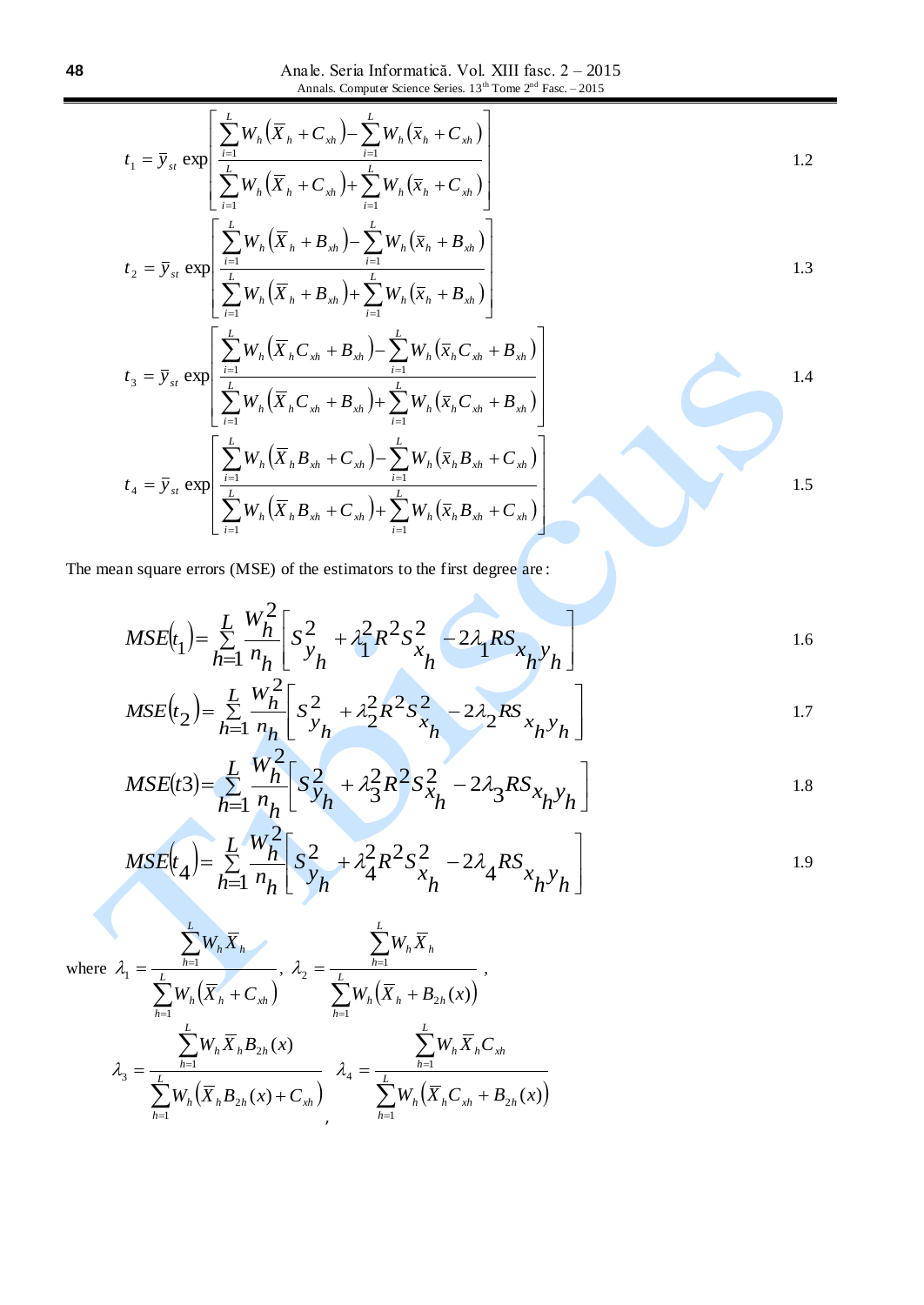### **3. Methodology**

Motivated by estimators in (1.2) to (1.5) which show the incorporation of more and more parameters on auxiliary variable to give more efficient estimators and Mandowara and Mehta ([MM14]), this work proposes exponential ratio type estimators for population mean  $\overline{Y}$  using stratified ranked set sampling.

Adapting the estimator in (1.2) given by Singh et al. ([ST05]), a new exponential ratio type estimator in stratified ranked set sampling is being proposed as follows

$$
t_{r1} = \bar{y}_{[SRSS]} \exp\left[\frac{\sum_{i=1}^{L} W_h(\bar{X}_h + C_{xh}) - \sum_{i=1}^{L} W_h(\bar{x}_{h(r_h)} + C_{xh})}{\sum_{i=1}^{L} W_h(\bar{X}_h + C_{xh}) + \sum_{i=1}^{L} W_h(\bar{x}_{h(r_h)} + C_{xh})}\right]
$$
3.1

where  $\overline{y}_{[SRSS]} = \sum_{h=1}^{L}$  $\overline{\mathcal{Y}}_{\text{[SRSS]}} = \sum_{h=1} W_h \, \overline{\mathcal{Y}}_{h\text{[}\, r_h}$ 1  $\overline{x}_{[s_{k}]}, \ \overline{x}_{[s_{k}]} = \sum_{h=1}^{L}$  $\overline{x}_{\left[ \textit{SRSS}\right] }=\sum_{h=1}W_{h}\overline{x}_{h\left[ \textit{r}_{h}\right] }$ 1  $[t<sub>h</sub>]$  are the stratified ranked set sample means for variables and respectively.

Obtaining bias and MSE of  $t_{r1}$  let  $\bar{y}_{[SRSS]} = \bar{Y}(1+\delta_0)$  and  $\bar{x}_{[SRSS]} = \bar{X}(1+\delta_1)$  so that  $E(\delta_1) = E(\delta_0) = 0$ .

Now 
$$
V(\delta) = E(\delta_0^2) = \frac{V(\bar{y}_{[SRSS]})}{\bar{Y}^2} = \sum_{h=1}^{L} W_h^2 \frac{1}{m_h} \frac{1}{\bar{Y}^2} \left[ S_{y_h}^2 - \frac{m}{n_h} \sum_{i=1}^{r_h} \tau_{y_h[i]}^2 \right] = \sum_{h=1}^{L} \frac{W_h^2}{n_h} \left[ \frac{S_{y_h}^2}{\bar{Y}^2} - \frac{m}{n_h} \sum_{i=1}^{r_h} D_{y_h[i]}^2 \right]
$$
  
\nSimilarly,  $E(\delta_1^2) = \sum_{h=1}^{L} \frac{W_h^2}{n_h} \left[ \frac{S_{y_h}^2}{\bar{X}^2} - \frac{m}{n_h} \sum_{i=1}^{r_h} D_{x_h(i)}^2 \right]$  and  $E(\delta_0 \delta_1) = \sum_{h=1}^{L} \frac{W_h^2}{n_h} \left[ \frac{S_{x_h y_h}}{\bar{X} Y} - \frac{m}{n_h} \sum_{i=1}^{r_h} D_{x_h(i) y_h[i]} \right]$ .

Further to validate first degree of approximation, we assume that the sample is large enough to get  $[\delta_0]$  and  $\delta_1$  so small that the terms involving  $\delta_0$  and  $\delta_1$  with degree greater than two will be negligible. The Bias and MSE of the estimator *tr1* to the first degree of approximation are respectively, given by

$$
(t_{r1} - \overline{Y}) = \overline{Y} (\delta_0 - \frac{1}{2} \lambda_1 \delta_0 \delta_1 + \frac{3}{8} \lambda_1^2 \delta_1^2)
$$
  
\n
$$
(t_{r1} - \overline{Y})^2 = \overline{Y}^2 (\delta_0^2 - \frac{1}{4} \lambda_1^2 \delta_1^2 + \lambda_1 \delta_0 \delta_1)
$$
  
\n
$$
B(t_{r1}) = E(t_{r1} - \overline{Y}) = \overline{Y} (E(\delta_0) - \frac{1}{2} \lambda_1 E(\delta_0 \delta_1) + \frac{3}{8} \lambda_1^2 E(\delta_1^2))
$$
  
\n
$$
B(t_{r1}) = \overline{Y} \left[ \sum_{h=1}^L \frac{W_h^2}{n_h} \left\{ \frac{3\lambda_1^2}{8} \frac{S_{x_h}^2}{\overline{X}^2} - \frac{\lambda_1}{2} \frac{S_{x_h y_h}}{\overline{XY}} \right\} - \sum_{h=1}^L \frac{W_h^2}{n_h} \left\{ \frac{m}{n_h} \left( \frac{3\lambda_1^2}{8} \sum_{i=1}^{r_h} D_{x_h(i)}^2 - \frac{\lambda_1}{2} \sum_{i=1}^{r_h} D_{x_h(i) y_h[i]} \right) \right\} \right]
$$
 3.2  
\n
$$
MSE(t_{r1}) = E(t_{r1} - \overline{Y})^2 = \overline{Y}^2 (E(\delta_0^2) + \frac{1}{4} \lambda_1^2 E(\delta_1^2) + \lambda_1 E(\delta_0 \delta_1))
$$

Since  $E(\delta_1) = E(\delta_0) = 0$ 

$$
MSE(t_{r1}) = \overline{Y} \left[ \sum_{h=1}^{L} \frac{W_h^2}{n_h} \left\{ \frac{S_{y_h}^2}{\overline{Y}^2} - \frac{m}{n_h} \sum_{i=1}^{r_h} D_{y_h[i]}^2 \right\} - \frac{\lambda_1^2}{4} \sum_{h=1}^{L} \frac{W_h^2}{n_h} \left\{ \frac{m}{n_h} \left( \frac{S_{x_h}^2}{\overline{X}^2} - \frac{m}{n_h} \sum_{i=1}^{r_h} D_{x_h(i)}^2 \right) \right\} - \lambda_1 \sum_{h=1}^{L} \frac{W_h^2}{n_h} \left( \frac{S_{x_h y_h}}{\overline{XY}} - \frac{m}{n_h} \sum_{i=1}^{r_h} D_{x_h(i) y_h[i]} \right) \right]
$$
  

$$
MSE(t_{r1}) = \sum_{h=1}^{L} \frac{W_h^2}{n_h} \left[ S_{y_h}^2 + \frac{\lambda_1^2}{4} R^2 S_{x_h}^2 - \lambda_1 R S_{x_h y_h} - \overline{Y}^2 \frac{m}{n_h} \sum_{i=1}^{r_h} \left( D_{y_h[i]} - \frac{\lambda_1}{2} D_{x_h(i)} \right)^2 \right]
$$
3.3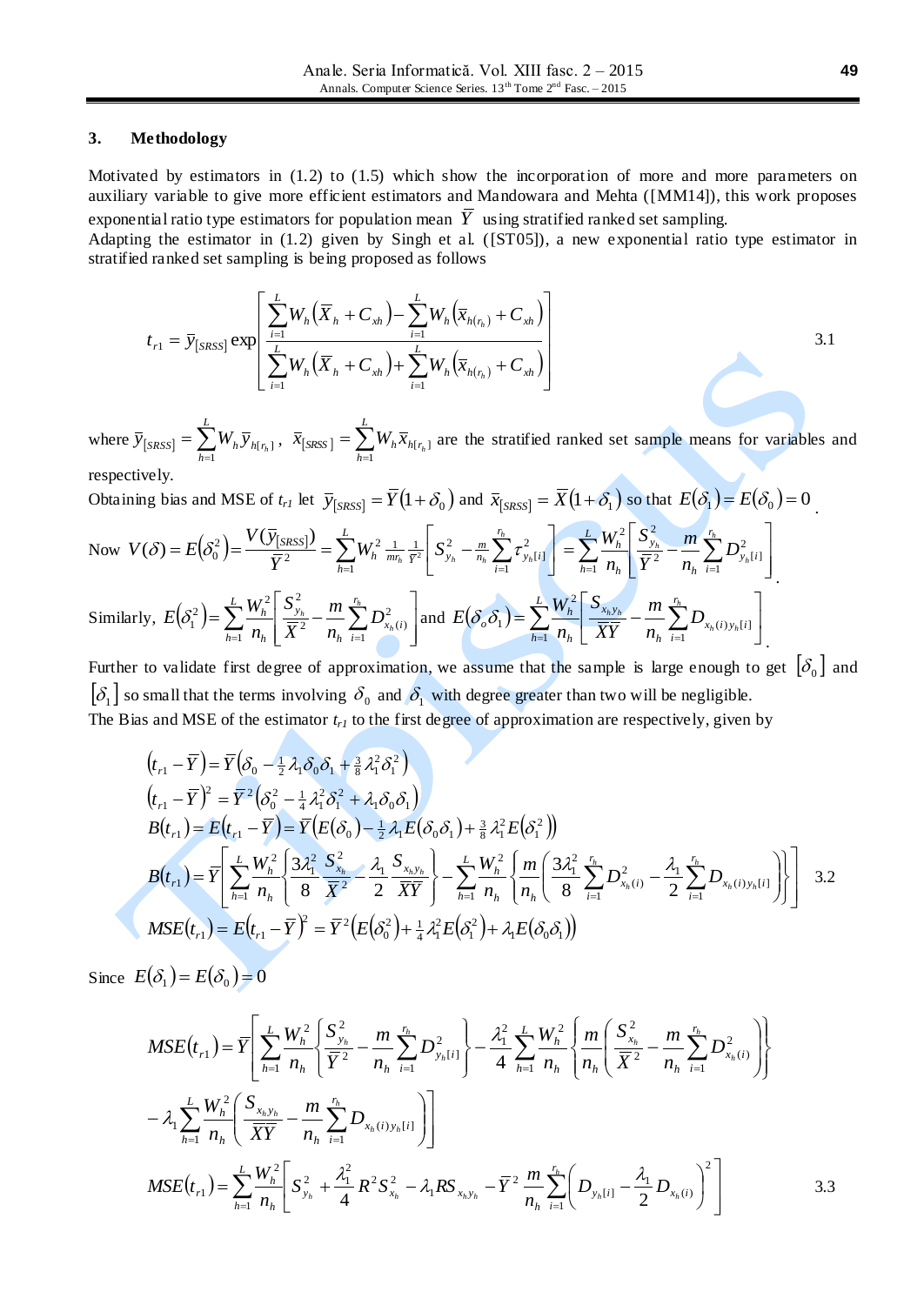Adapting the estimator in (1.3) given by Singh et al. ([ST05]), a new exponential ratio type estimator in stratified ranked set sampling is being proposed as follows

$$
t_{r2} = \bar{y}_{[SRSS]} \exp\left[\frac{\sum_{i=1}^{L} W_h(\bar{X}_h + B_{2h}(x)) - \sum_{i=1}^{L} W_h(\bar{x}_{h(r_h)} + B_{2h}(x))}{\sum_{i=1}^{L} W_h(\bar{X}_h + B_{2h}(x)) + \sum_{i=1}^{L} W_h(\bar{x}_{h(r_h)} + B_{2h}(x))}\right]
$$
3.4

The Bias and MSE of the estimator *tr2* to the first degree of approximation are respectively, given by

$$
(t_{r2} - \overline{Y}) = \overline{Y}(\delta_{0} - \frac{1}{2}\lambda_{2}\delta_{0}\delta_{1} + \frac{3}{8}\lambda_{2}^{2}\delta_{1}^{2})
$$
\n
$$
(t_{r2} - \overline{Y})^{2} = \overline{Y}^{2}(\delta_{0}^{2} - \frac{1}{4}\lambda_{2}^{2}\delta_{1}^{2} + \lambda_{2}\delta_{0}\delta_{1})
$$
\n
$$
B(t_{r2}) = E(t_{r1} - \overline{Y}) = \overline{Y}(E(\delta_{0}) - \frac{1}{2}\lambda_{2}E(\delta_{0}\delta_{1}) + \frac{3}{8}\lambda_{2}^{2}E(\delta_{1}^{2}))
$$
\n
$$
B(t_{r2}) = \overline{Y}\left[\sum_{h=1}^{L} \frac{W_{h}^{2}}{n_{h}}\left(\frac{3\lambda_{2}^{2}}{8}\frac{S_{x_{h}}^{2}}{\overline{X}^{2}} - \frac{\lambda_{2}}{2}\frac{S_{x_{h}y_{h}}^{2}}{\overline{XY}}\right] - \sum_{h=1}^{L} \frac{W_{h}^{2}}{n_{h}}\left(\frac{m}{8}\left(\frac{3\lambda_{2}^{2}}{8}\sum_{i=1}^{r_{h}} D_{x_{h}(i)}^{2} - \frac{\lambda_{2}}{2}\sum_{i=1}^{r_{h}} D_{x_{h}(i)y_{h}[i]}\right)\right]
$$
\n
$$
MSE(t_{r2}) = E(t_{r2} - \overline{Y})^{2} = \overline{Y}^{2}(E(\delta_{0}^{2}) + \frac{1}{4}\lambda_{2}^{2}E(\delta_{1}^{2}) + \lambda_{2}E(\delta_{0}\delta_{1}))
$$
\n
$$
MSE(t_{r2}) = \sum_{h=1}^{L} \frac{W_{h}^{2}}{n_{h}}\left[S_{y_{h}}^{2} + \frac{\lambda_{2}^{2}}{4}R^{2}S_{x_{h}}^{2} - \lambda_{2}RS_{x_{h}y_{h}} - \overline{Y}^{2}\frac{m}{n_{h}}\sum_{i=1}^{r_{h}}\left(D_{y_{h}[i]} - \frac{\lambda_{2}}{2}D_{x_{h}(i)}\right)^{2}\right]
$$
\n
$$
3.6
$$

Adapting the estimators in (1.4) given by Singh et al. ([ST05]), another new exponential ratio type estimator in stratified ranked set sampling is being proposed as follows

$$
t_{r3} = \bar{y}_{[SRSS]} \exp \left[ \frac{\sum_{i=1}^{L} W_h(\bar{X}_h B_{2h}(x) + C_{xh}) - \sum_{i=1}^{L} W_h(\bar{x}_{h(r_h)} B_{2h}(x) + C_{xh})}{\sum_{i=1}^{L} W_h(\bar{X}_h B_{2h}(x) + C_{xh}) + \sum_{i=1}^{L} W_h(\bar{x}_{h(r_h)} B_{2h}(x) + C_{xh})} \right]
$$
3.7

The Bias and MSE of the estimator  $t_{r3}$  to the first degree of approximation are respectively, given by

 $\triangle$ 

$$
B(t_{r3}) = E(t_{r3} - \bar{Y}) = \bar{Y}(E(\delta_{0}) - \frac{1}{2}\lambda_{3}E(\delta_{0}\delta_{1}) + \frac{3}{8}\lambda_{3}^{2}E(\delta_{1}^{2}))
$$
  
\n
$$
B(t_{r3}) = \bar{Y}\left[\sum_{h=1}^{L} \frac{W_{h}^{2}}{n_{h}} \left\{\frac{3\lambda_{3}^{2}}{8} \frac{S_{x_{h}}^{2}}{\bar{X}^{2}} - \frac{\lambda_{3}}{2} \frac{S_{x_{h}y_{h}}^{2}}{\bar{X}\bar{Y}}\right\} - \sum_{h=1}^{L} \frac{W_{h}^{2}}{n_{h}} \left\{\frac{m}{n_{h}} \left\{\frac{3\lambda_{3}^{2}}{8} \sum_{i=1}^{n_{h}} D_{x_{h}(i)}^{2} - \frac{\lambda_{3}}{2} \sum_{i=1}^{n_{h}} D_{x_{h}(i)y_{h}[i]}\right\}\right\} \right]
$$
3.8  
\n
$$
MSE(t_{r3}) = E(t_{r3} - \bar{Y})^{2} = \bar{Y}^{2}(E(\delta_{0}^{2}) + \frac{1}{4}\lambda_{3}^{2}E(\delta_{1}^{2}) + \lambda_{3}E(\delta_{0}\delta_{1}))
$$
  
\n
$$
MSE(t_{r3}) = \sum_{h=1}^{L} \frac{W_{h}^{2}}{n_{h}} \left[S_{y_{h}}^{2} + \frac{\lambda_{3}^{2}}{4} R^{2} S_{x_{h}}^{2} - \lambda_{3} R S_{x_{h}y_{h}} - \bar{Y}^{2} \frac{m}{n_{h}} \sum_{i=1}^{n_{h}} \left(D_{y_{h}[i]} - \frac{\lambda_{3}}{2} D_{x_{h}(i)}\right)^{2}\right]
$$
3.9

Adapting the estimators in (1.5) given by Singh et al. ([ST05]), another new exponential ratio type estimator in stratified ranked set sampling is being proposed as follows

$$
t_{r4} = \bar{y}_{[SRSS]} \exp \left[ \frac{\sum_{i=1}^{L} W_h(\bar{X}_h C_{xh} + B_{2h}(x)) - \sum_{i=1}^{L} W_h(\bar{x}_{h(r_h)} C_{xh} + B_{2h}(x))}{\sum_{i=1}^{L} W_h(\bar{X}_h C_{xh} + B_{2h}(x)) + \sum_{i=1}^{L} W_h(\bar{x}_{h(r_h)} C_{xh} + B_{2h}(x))} \right]
$$
3.10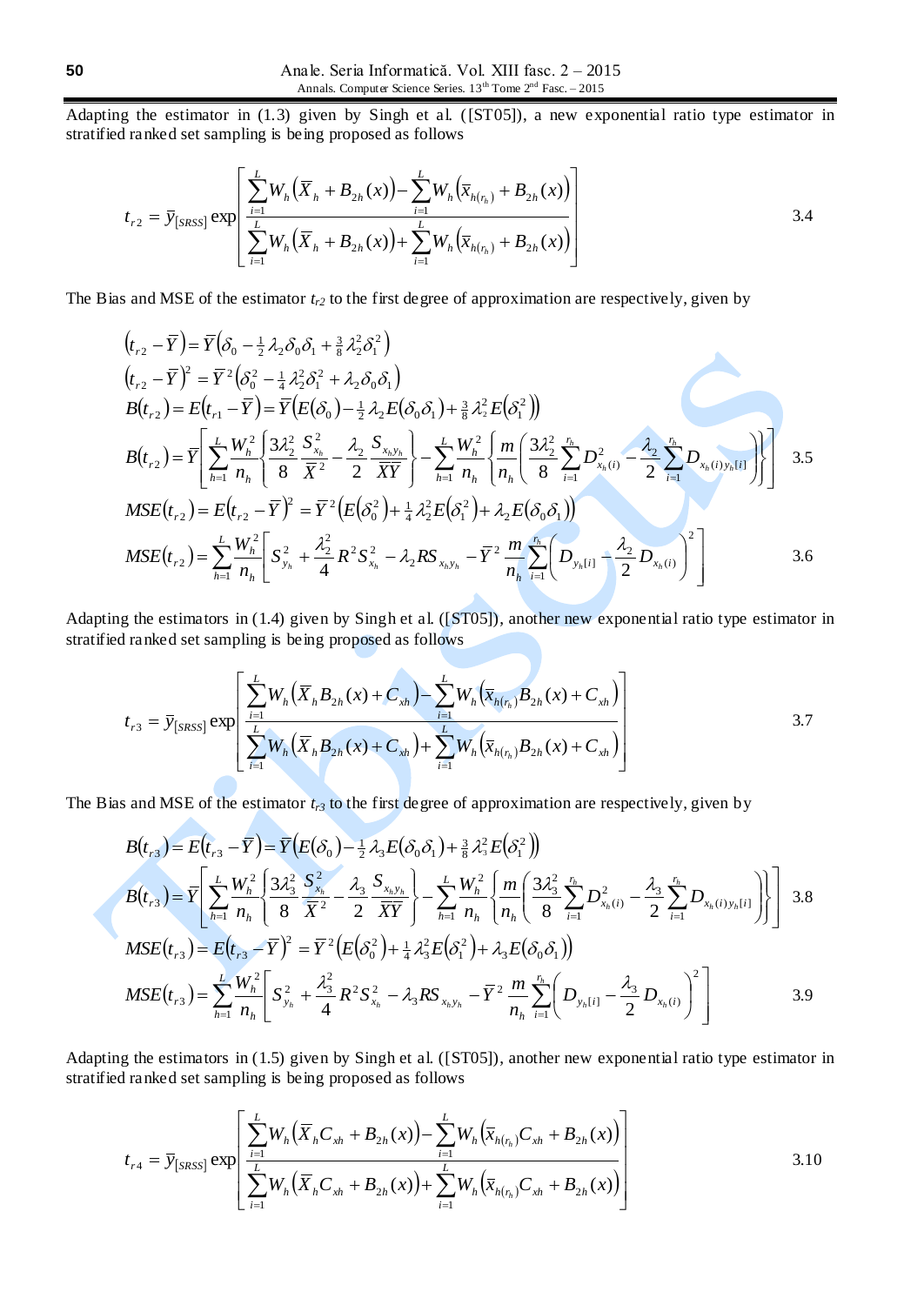The Bias and MSE of the estimator *tr4* to the first degree of approximation are respectively, given by

$$
B(t_{r4}) = E(t_{r4} - \overline{Y}) = \overline{Y}\Big(E(\delta_0) - \frac{1}{2}\lambda_4 E(\delta_0 \delta_1) + \frac{3}{8}\lambda_4^2 E(\delta_1^2)\Big)
$$
  
\n
$$
B(t_{r4}) = \overline{Y}\Bigg[\sum_{h=1}^L \frac{W_h^2}{n_h} \Bigg\{\frac{3\lambda_4^2}{8} \frac{S_{x_h}^2}{\overline{X}^2} - \frac{\lambda_4}{2} \frac{S_{x_h y_h}}{\overline{XY}}\Bigg\} - \sum_{h=1}^L \frac{W_h^2}{n_h} \Bigg\{\frac{m}{n_h} \Bigg\{\frac{3\lambda_4^2}{8} \sum_{i=1}^{r_h} D_{x_h(i)}^2 - \frac{\lambda_4}{2} \sum_{i=1}^{r_h} D_{x_h(i) y_h[i]}\Bigg\}\Bigg]
$$
 3.11  
\n
$$
MSE(t_{r4}) = E(t_{r4} - \overline{Y})^2 = \overline{Y}^2 \Big(E(\delta_0^2) + \frac{1}{4}\lambda_4^2 E(\delta_1^2) + \lambda_4 E(\delta_0 \delta_1)\Big)
$$

$$
MSE(t_{r4}) = \sum_{h=1}^{L} \frac{W_h^2}{n_h} \left[ \left( S_{y_h}^2 + \frac{\lambda_4^2}{4} R^2 S_{x_h}^2 - \lambda_4 R S_{x_h y_h} \right) - \overline{Y}^2 \frac{m}{n_h} \sum_{i=1}^{r_h} \left( D_{y_h[i]} - \frac{\lambda_4}{2} D_{x_h(i)} \right)^2 \right] \qquad 3.12
$$

2

J  $\big)$ 

Ì

2

## **4. EFFICIENCY COMPARISON**

On comparing 1.2, 1.3, 1.4 and 1.5 with 3.1, 3.4, 3.7, 3.10, we have:

**1.**  $MSE(t_1) - MSE(t_{r1}) = B_1 \ge 0$ 

where 
$$
B_1 = \overline{Y}^2 \frac{m}{n_h} \sum_{i=1}^{r_h} \left( D_{y_h[i]} - \frac{\lambda_1}{2} D_{x_h(i)} \right)^2
$$
  
\n $\Rightarrow \text{MSE}(t_1) \ge \text{MSE}(t_{r1})$ 

**2.**  $MSE(t_2) - MSE(t_{r2}) = B_2 \ge 0$ 

where 
$$
B_2 = \overline{Y}^2 \frac{m}{n_h} \sum_{i=1}^{r_h} \left( D_{y_h[i]} - \frac{\lambda_2}{2} D_{x_h(i)} \right)
$$
  
\n $\Rightarrow \text{MSE}(t_2) \ge \text{MSE}(t_{r_2})$ 

**3.**  $MSE(t_3) - MSE(t_{r3}) = B_3 \ge 0$ 

where 
$$
B_3 = \overline{Y}^2 \frac{m}{n_h} \sum_{i=1}^{r_h} \left( D_{y_h[i]} - \frac{\lambda_3}{2} D_{x_h(i)} \right)
$$
  
\n $\Rightarrow \text{MSE}(t_3) \ge \text{MSE}(t_{r3})$ 

**4.**  $MSE(t_4) - MSE(t_{r4}) = B_4 \ge 0$ 

where 
$$
B_4 = \overline{Y}^2 \frac{m}{n_h} \sum_{i=1}^{r_h} \left( D_{y_h[i]} - \frac{\lambda_4}{2} D_{x_h(i)} \right)^2
$$
  
\n $\Rightarrow \text{MSE}(t_4) \ge \text{MSE}(t_{r4})$ 

## **5. DATA DESCRIPTION AND RESULT**

For empirical study, a set of secondary data on the enrolment of students in secondary schools in Ogun State were used. Y is the number of enrolled students (variable of interest) and X is the number of staff (auxiliary variable). The population was stratified into 4 strata base on political zones in the State which are Egba, Yewa, Ijebu and Remo with sizes 89, 91, 69 and 53 respectively. The sample sizes of the 4 strata are 27, 27, 21 and 15 respectively with selection based on proportional allocation. The total population size is 302, population mean for Y is 1284.71 and that of X is 49.0 which give the population ratio as 26.22.

|        |                           | able 1. The Emblet blauents in Each Zone With the Corresponding Funnell Or reache |                         |       |       |
|--------|---------------------------|-----------------------------------------------------------------------------------|-------------------------|-------|-------|
| Zones  | Number of Enrolment $(Y)$ |                                                                                   | Number of teacher $(X)$ |       | Ratio |
|        | Sum                       | Mean                                                                              | Sum                     | Mean  |       |
| Egba   | 140718                    | 1581.1                                                                            | 5913                    | 66.44 | 0.042 |
| Yewa   | 137835                    | 1514.7                                                                            | 3507                    | 38.54 | 0.025 |
| Ije bu | 56618                     | 820.6                                                                             | 2868                    | 41.57 | 0.051 |
| Remo   | 52815                     | 996.5                                                                             | 2509                    | 47.34 | 0.047 |
|        |                           |                                                                                   |                         |       |       |

# **Table 1: The Enrolled Students In Each Zone With The Corresponding Number Of Teachers**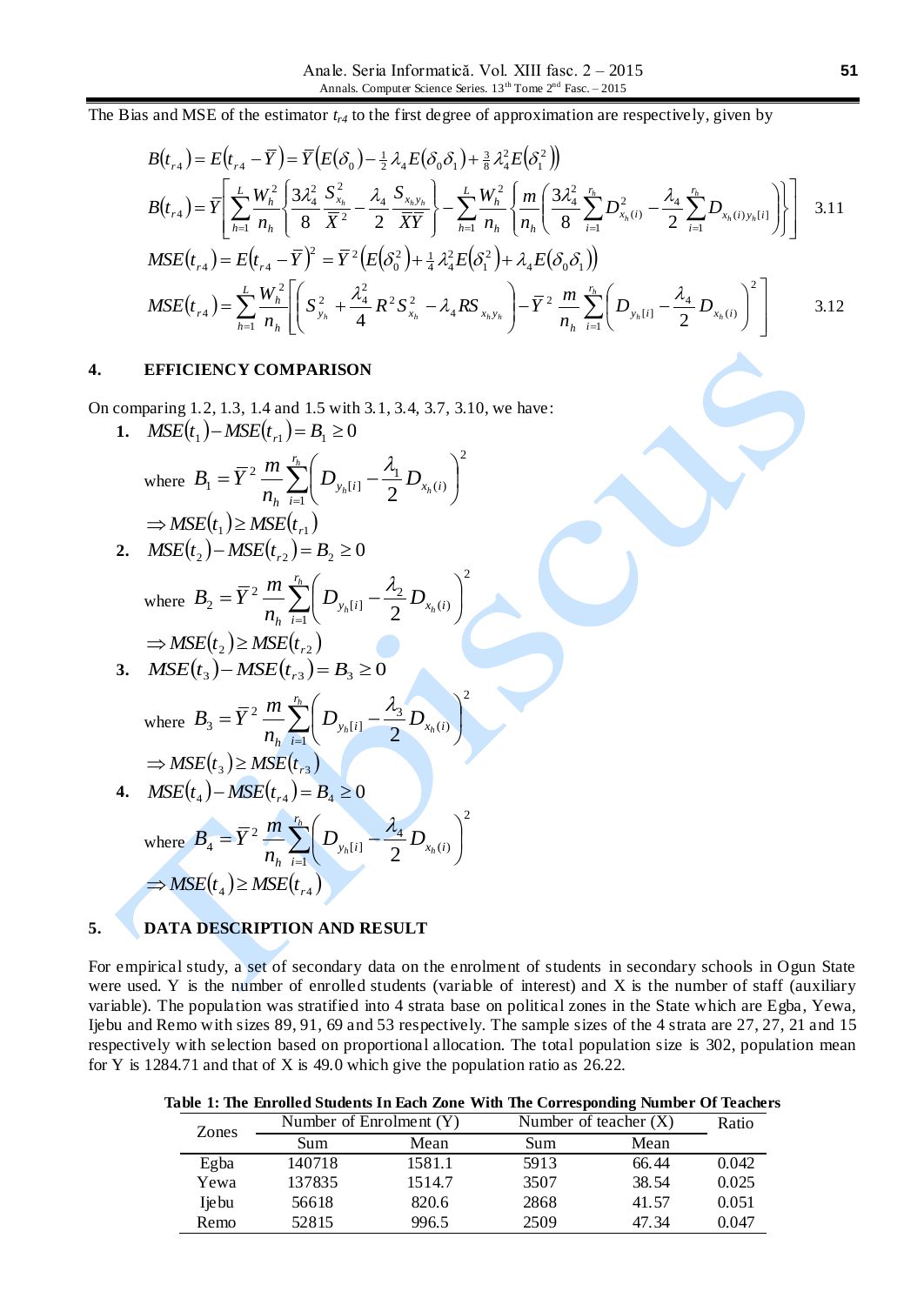From table 1, the sums and means of enrolled students in each zone with the corresponding number of teachers in each school for each zone. It can be seen that Egba and Yewa zones have the highest number of enrolled students in the schools while Ijebu and Remo have the least enrolled students. Generally the fraction indicates that the ratio of teachers to number of enrolled students is low and that more teachers should be employed.







number of enrolment for Egba zone



number of enrolment for Remo zone





From the figures 1 to 4, it can be seen from the histogram of each of the zones that they are left skewed and that the highest number of enrolled students was between 0-3000.

Also, the boxplot of the enrolment of students was plotted and shown below.

number of enrolment for ljebu zone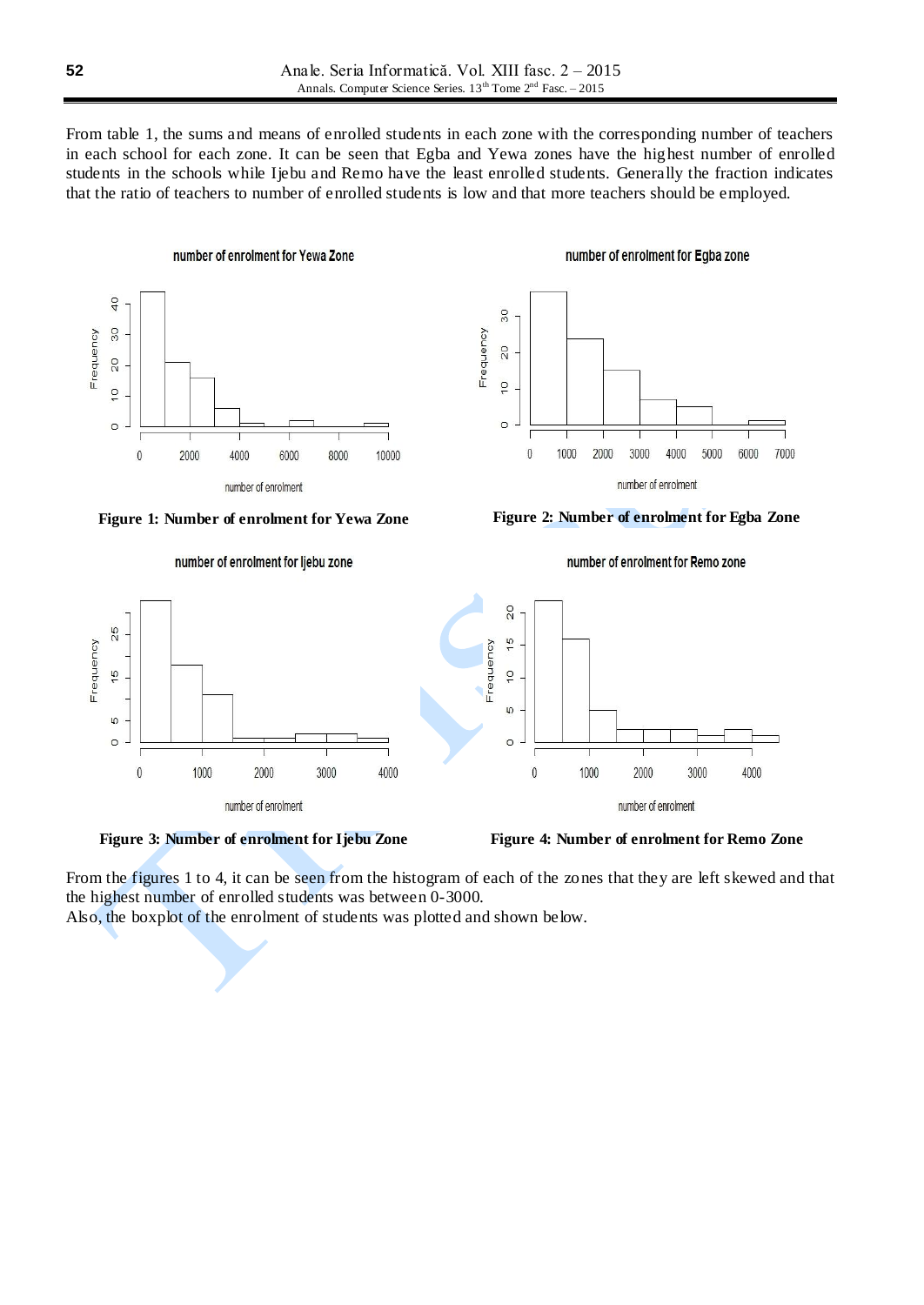

**Figure 7: Boxplot of the enrolment of students for Ijebu zone Figure 8: Boxplot of the enrolment of students for Remo zone**

From the figures, the boxplot for Egba plots has one outlier in terms of number of enrolment of students, for Yewa zone, three outliers, Ijebu Zone six outliers and Remo zone has six outliers which indicates that we have extreme number of enrolled students in these schools compared to other schools.

## **5.1 Exponential Ranked Set Sampling Analysis**

The table 2 and 3 show the population characteristics for each stratum and the estimated MSE and the relative

efficiency for estimators  $t_i$  and  $t_{ri}$  for  $i=1,2,3,4$ .

From Table 3, we infer that the proposed estimators are more efficient than the existing estimators since the mean squared error of the proposed exponential ratio estimators are less than mean squared error of the existing exponential ratio estimators.